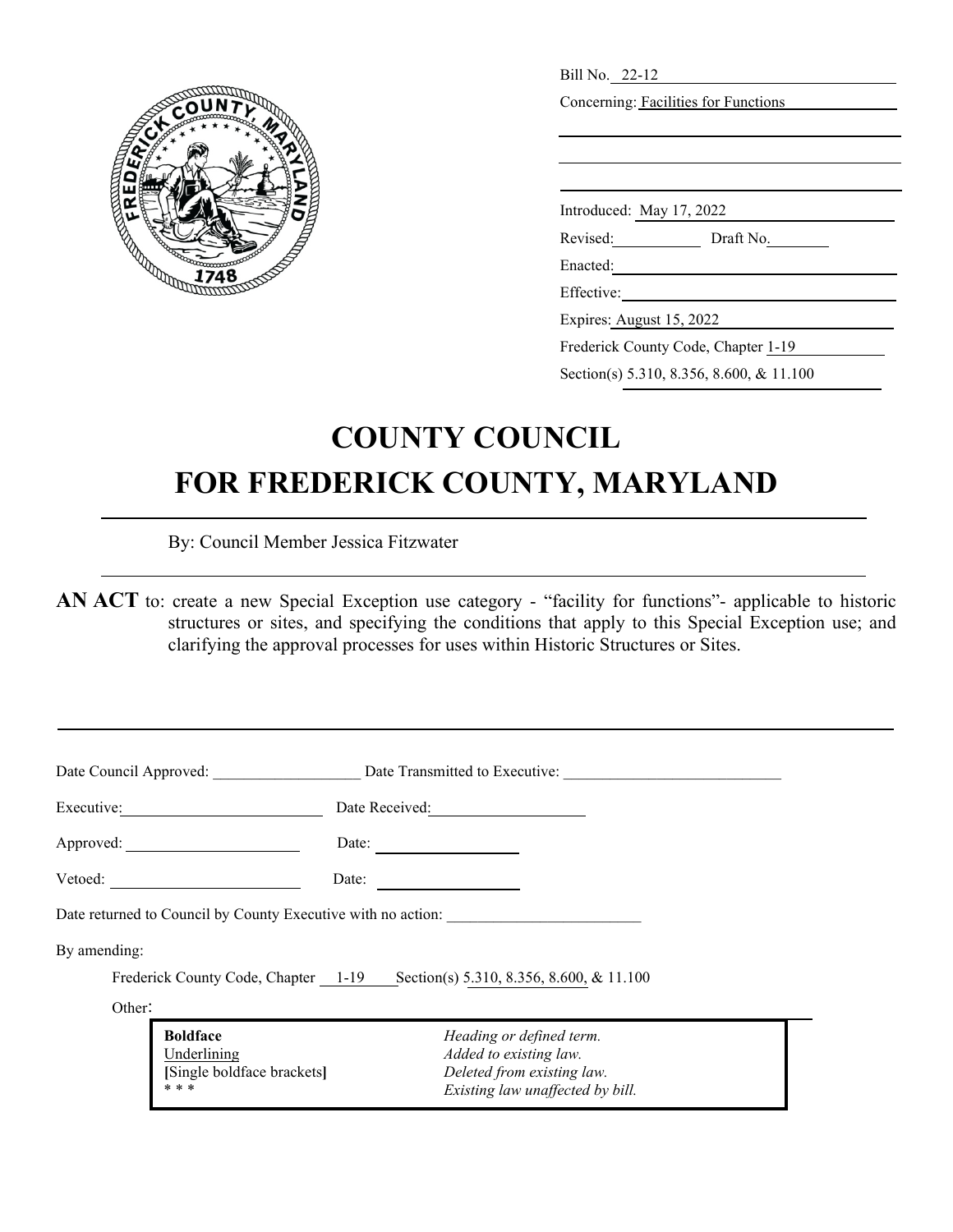| $\mathbf{1}$         | Bill No. 22-12                                                                                           |
|----------------------|----------------------------------------------------------------------------------------------------------|
| $\overline{2}$       | The County Council of Frederick County, Maryland, finds it necessary and appropriate to                  |
| 3                    | amend the Frederick County Code to create a new use category called "facility for functions."            |
| 4                    | This use may only be established in or on historic structures or sites, and will allow seminars,         |
| 5                    | cultural or social events, or other similar activities. This Bill also specifies certain conditions that |
| 6                    | apply to this use in any Zoning District, and clarifies the approval processes for uses of sites within  |
| $\tau$               | Historic Structures.                                                                                     |
| 8                    | NOW, THEREFORE, BE IT ENACTED BY THE COUNTY COUNCIL OF                                                   |
| 9                    | FREDERICK COUNTY, MARYLAND, that the Frederick County Code be, and it is hereby,                         |
| 10                   | amended as shown on the attached Exhibit 1.                                                              |
| 11<br>12<br>13<br>14 |                                                                                                          |
| 15                   | M.C. Keegan-Ayer, President                                                                              |
| 16                   | County Council of Frederick County,                                                                      |
| 17<br>18             | Maryland                                                                                                 |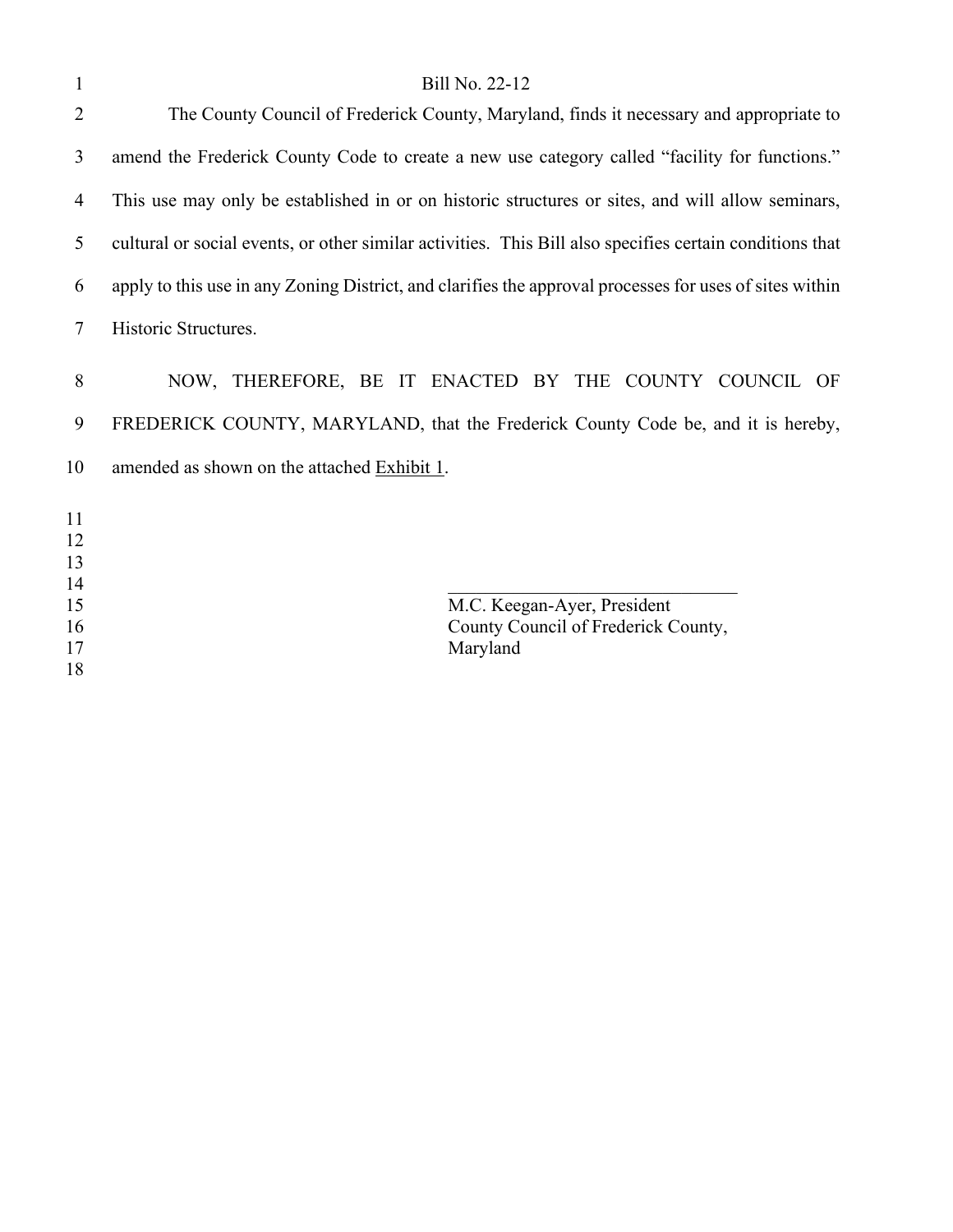1

## 2 **§ 1-19-5.310. USE TABLE.**

- 3 (A) Permitted uses and required development review.
- 4 P Principal permitted use subject to design regulations
- 5 PS Principal permitted use subject to site development plan approval. See §§ 1-19-2.160, and 1-
- 6 19-3.300 through 1-19-3.300.4

7 E Principal permitted use as a special exception with site development plan approval. See §§ 1-

- 8 19-8.320 and following
- 9 T Permitted as temporary use as a special exception. See § 1-19-8.300
- 10 X Permitted as temporary use only. See § 1-19-8.700
- 11 SW Solid Waste Floating Zone
- 12 A blank indicates that the use is not permitted under any situation

|                                         |                |                  |                |                | *****          |                |                                                  |                 |                |                |                |                |           |                |
|-----------------------------------------|----------------|------------------|----------------|----------------|----------------|----------------|--------------------------------------------------|-----------------|----------------|----------------|----------------|----------------|-----------|----------------|
| <b>Uses</b>                             | RC             | $\boldsymbol{A}$ | R1             | R <sub>3</sub> | R5             | R <sub>8</sub> | <b>R12</b>                                       | R <sub>16</sub> | <b>VC</b>      | <b>MX</b>      | GC             | <b>ORI</b>     | L1        | GI             |
|                                         |                |                  |                |                |                |                | <b>Commercial Business and Personal Services</b> |                 |                |                |                |                |           |                |
| Advertising agency                      |                |                  |                |                |                |                |                                                  |                 | PS             | PS             | PS             |                |           |                |
| Bank or savings and loan                |                |                  |                |                |                |                |                                                  |                 | <b>PS</b>      | <b>PS</b>      | <b>PS</b>      | <b>PS</b>      |           |                |
| Broadcasting studio                     |                |                  |                |                |                |                |                                                  |                 | PS             | PS             | <b>PS</b>      | PS             | <b>PS</b> | PS             |
| [Some rows removed]                     | $\blacksquare$ | $\blacksquare$   | $\blacksquare$ | $\blacksquare$ | $\blacksquare$ | $\blacksquare$ | $\blacksquare$                                   | $\blacksquare$  | $\blacksquare$ | $\blacksquare$ | $\blacksquare$ | $\blacksquare$ | ۰         | $\blacksquare$ |
| Medical clinic                          |                |                  |                |                |                |                |                                                  |                 | <b>PS</b>      | PS             | <b>PS</b>      | PS             | <b>PS</b> | PS             |
| Office business                         |                |                  |                |                |                |                |                                                  |                 | <b>PS</b>      | <b>PS</b>      | <b>PS</b>      | <b>PS</b>      | PS        | PS             |
| Office professional                     |                |                  |                |                | E              | E              | E                                                | E               | <b>PS</b>      | PS             | PS             | PS             |           |                |
| Pawn shop                               |                |                  |                |                |                |                |                                                  |                 |                |                | <b>PS</b>      |                |           |                |
| Photography studio****                  |                |                  |                |                |                |                |                                                  |                 | <b>PS</b>      | PS             | <b>PS</b>      |                | <b>PS</b> |                |
| Restaurant                              |                |                  |                |                |                |                |                                                  |                 | PS             | <b>PS</b>      | <b>PS</b>      | <b>PS</b>      | <b>PS</b> |                |
| Satellite simulcast betting<br>facility |                |                  |                |                |                |                |                                                  |                 |                |                | <b>PS</b>      |                | PS        | <b>PS</b>      |
| Country inn                             | E              | E                |                |                |                |                |                                                  |                 |                |                |                |                |           |                |
| <b>Facility for functions</b>           | E              | E                | E              | E              | E              | E              | E                                                | E               | E              | E              | E              | E              | E         | E              |

13

Underlining *indicates matter added to existing law.*

**[**Single boldface brackets and strikethrough**]** *indicate matter deleted from existing law.*

\_\_\_\_\_\_\_\_\_\_\_\_\_\_\_\_\_\_\_\_\_\_\_\_\_\_\_\_\_\_\_\_\_\_\_\_\_\_\_\_\_\_\_\_\_\_\_\_\_\_\_\_\_\_\_\_\_\_

\*\*\* **-** *indicates existing law unaffected by bill.*

**Bill No. 22-12**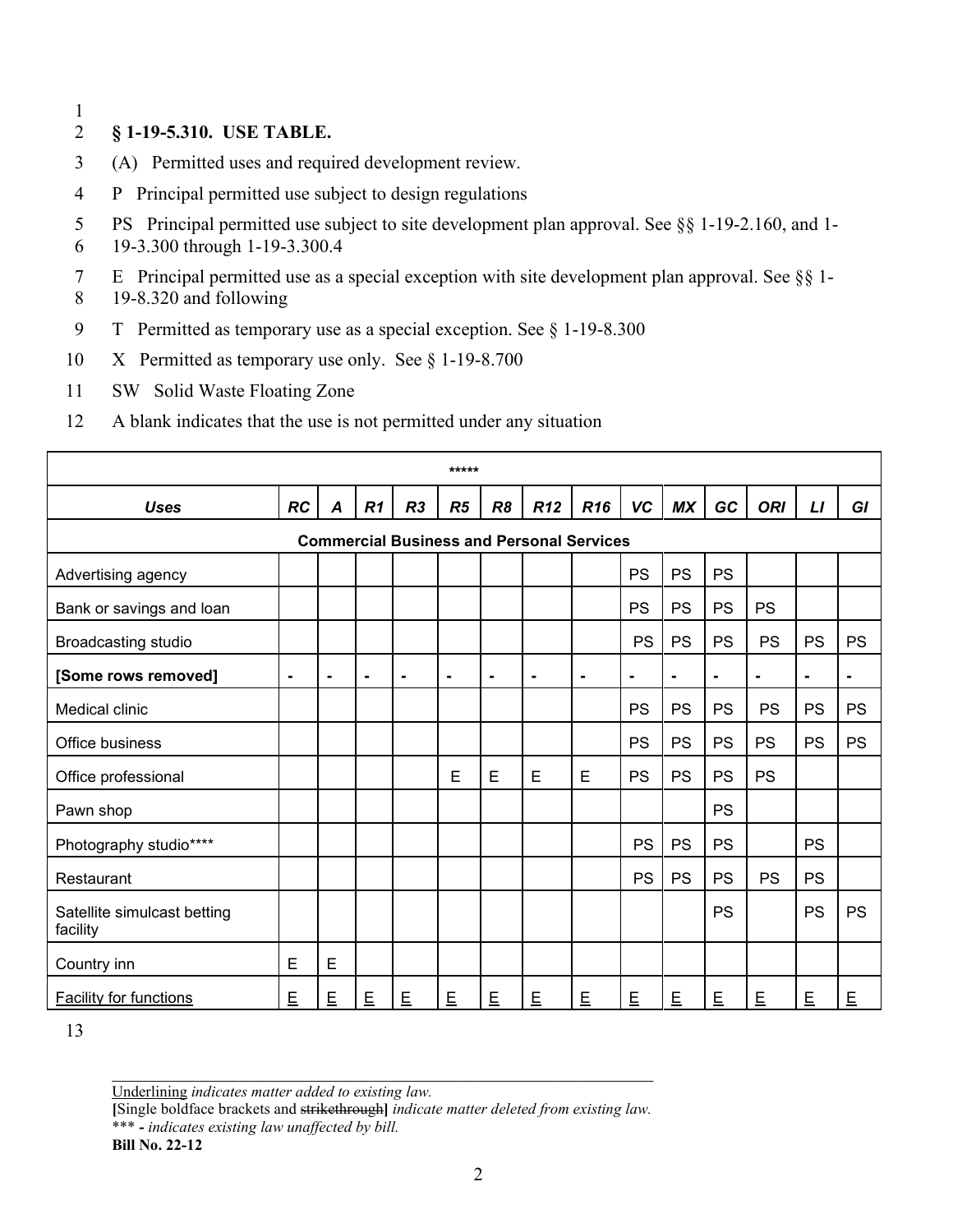$\frac{1}{1}$  \*\*\*\*\* 2

## 3 **§ 1-19-8.356 FACILITY FOR FUNCTIONS.**

4 The following provisions shall apply to a facility for functions under §1-19-8.600:

- 5 (A) A property which has been listed on the Frederick County Register of Historic Places may
- 6 apply for a special exception under this section.

8 (B) The minimum lot size and setbacks shall be as follows;

9

7

| ٠<br>I<br>۰.<br>× |
|-------------------|
|-------------------|

| <b>Zoning</b>                 | <b>Minimum Lot</b><br>Area | $Let$<br>Width | <b>Front</b><br>Yard | <b>Side</b><br>Yard | Rear<br>Yard |
|-------------------------------|----------------------------|----------------|----------------------|---------------------|--------------|
| RC                            | 10 Acres                   | 300            | 50                   | <u>50</u>           | 50           |
| $\underline{AG}$              | 10 Acres                   | 200            | 40                   | <u>50</u>           | 50           |
| R1 through<br>R <sub>16</sub> | 10 Acres                   | <u>200</u>     | 40                   | 50                  | 50           |
| $VC$                          | <b>None</b>                | 65             | ***                  | $10***$             | <u>40</u>    |
| $\underline{GC}$              | 12,000                     | 100            | 25                   | $\underline{8}$     | 25           |
| M X                           | 12,000                     | 75             | <u> 20</u>           | <u>8</u>            | 35           |
| <u>ப</u>                      | 40,000                     | 100            | 25                   | <u> 15</u>          | 40           |
| <u>GI</u>                     | 40,000                     | 100            | 25                   | 15                  | <u>40</u>    |
| <b>ORI</b>                    | 40,000                     | 100            | 25                   | <u> 15</u>          | <u>40</u>    |

<sup>\*\*\*</sup> For development within the Village Center Zoning District see also  $\S$ [[1-19-7.500\(](https://codelibrary.amlegal.com/codes/frederickcounty/latest/frederickco_md/0-0-0-34586#JD_1-19-7.500)B)(2)]

12 and (3)

13 \*\*\*\* Or as determined under §§ [1-19-7.500\(](https://codelibrary.amlegal.com/codes/frederickcounty/latest/frederickco_md/0-0-0-34586#JD_1-19-7.500)B)(3), whichever is greater

14

15 (D) The maximum height shall be the height of the existing primary historic structure, or as

16 otherwise determined by the Historic Preservation Commission (HPC). For new structures to be

17 built on the historic site, or additions to a historic structure, the maximum height shall be

18 determined by the HPC, but in no event shall the height exceed 10% more than the height of the

- 19 primary historic structure on the site.
- 20

21 (E) Parking will not be permitted within the required setback areas.

22

23 (F) The events shall occur only in an existing historic structure or at a designated historic site,

24 each of which must be currently listed on the Frederick County Register of Historic Places.

Underlining *indicates matter added to existing law.*

**[**Single boldface brackets and strikethrough**]** *indicate matter deleted from existing law.* \*\*\* **-** *indicates existing law unaffected by bill.*

\_\_\_\_\_\_\_\_\_\_\_\_\_\_\_\_\_\_\_\_\_\_\_\_\_\_\_\_\_\_\_\_\_\_\_\_\_\_\_\_\_\_\_\_\_\_\_\_\_\_\_\_\_\_\_\_\_\_

**Bill No. 22-12**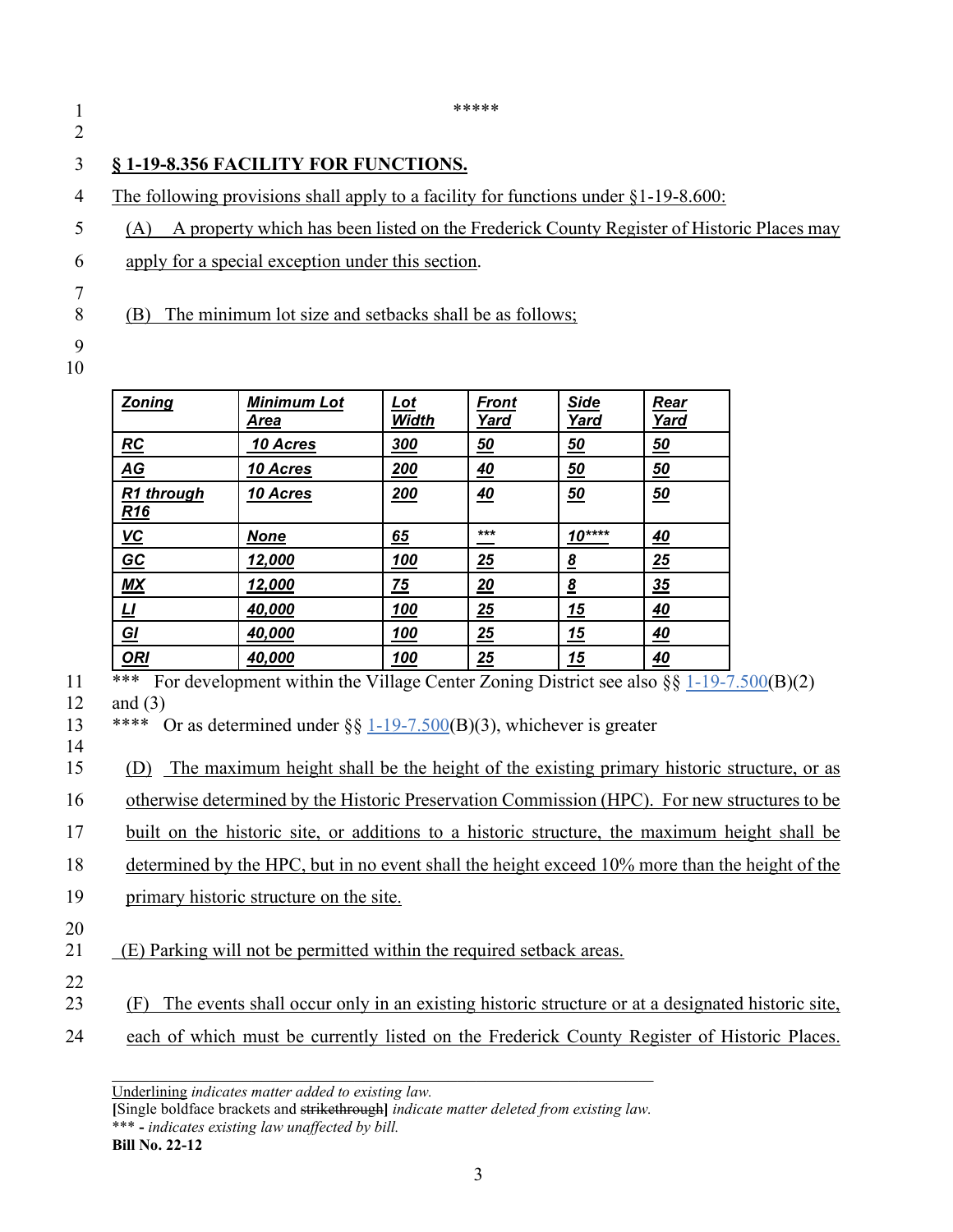Conversion of existing historic structures or sites may include the expansion of structures or alterations to the historic site. However, the existing external appearance of a historic structure must be maintained, although it may be upgraded, repaired, or expanded with approval of the Historic Preservation Commission as provided in Chapter 1-23 of this Code. New structures that are proposed to be erected on the historic site must receive approval of the Historic Preservation Commission as well as all other approvals required under this Chapter. (G) Each event may begin no earlier than 10am and end no later than 10:00 p.m. The hours of operation may be further reduced if determined necessary to protect nearby properties from noise, light, or other disturbances. This determination will be based on the site and neighborhood characteristics, such as distance between the activities and the property lines, proximity to neighboring homes, topography, existing and proposed screening, and other aspects that may increase or decrease the potential impacts to the neighborhood. (H) The location where music will be played and the time by which music must end shall be identified in the application. Music shall not exceed 40 decibels as measured at the property lines. Outdoor music may be prohibited when it is determined to be detrimental to nearby property owners. Indoor music may be restricted or prohibited where sound is not adequately contained within the walls of the structure and impacts adjoining properties. (I) The maximum number and location(s) of potential tents must be identified in the application. Audible and visual impacts to adjoining properties and the neighborhood shall be considered in determining if the number and location of the tent(s) are appropriate and where outdoor activities may occur. (J) A traffic management plan shall be provided by the applicant that demonstrates how vehicles will safely enter and exit the site during the peak hours of operation with minimal interruption to the traffic flow on the public street. 

**[**Single boldface brackets and strikethrough**]** *indicate matter deleted from existing law.* \*\*\* **-** *indicates existing law unaffected by bill.* **Bill No. 22-12**

\_\_\_\_\_\_\_\_\_\_\_\_\_\_\_\_\_\_\_\_\_\_\_\_\_\_\_\_\_\_\_\_\_\_\_\_\_\_\_\_\_\_\_\_\_\_\_\_\_\_\_\_\_\_\_\_\_\_ Underlining *indicates matter added to existing law.*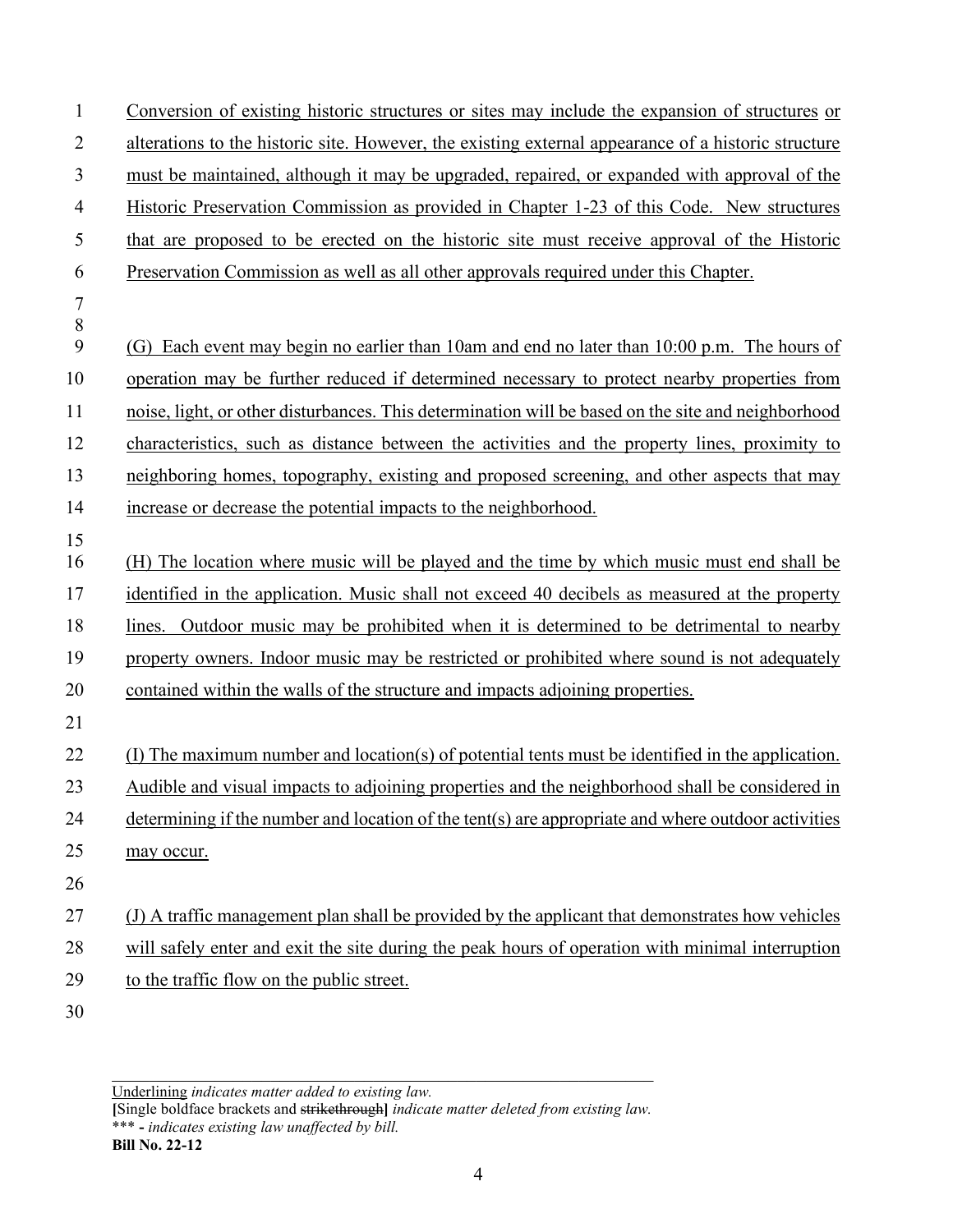| 1              | The owner of the property must enter into a Facility for Functions Memorandum of<br>(K)          |
|----------------|--------------------------------------------------------------------------------------------------|
|                |                                                                                                  |
| 2              | Understanding (Facility MOU) with the County, which shall be negotiated with Division staff      |
| 3              | and approved by the Zoning Administrator based on the Board of Appeals' conditions of            |
| $\overline{4}$ | approval of the special exception, prior to making application for Site Plan approval. The       |
| 5              | Facility MOU must include;                                                                       |
| 6              | 1. A statement that the owner agrees to comply with any limitations and conditions of            |
| 7              | approval established by the Board of Appeals and agrees to comply with all of the                |
| 8              | requirements for establishing the use as outlined under subsection (P) below.                    |
| 9              | 2. An acknowledgement by the owner that failure to comply with the provisions of the             |
| 10             | MOU at any time, whether prior to or after the establishment of the use, will be a violation     |
| 11             | of Chapter 1-19 of the County Code and that enforcement action may be taken by the               |
| 12             | County in accordance with $\S1-19-2.110$ and $\S1-19-2.210$ through $\S1-19-2.230$ .             |
| 13             | 3. An agreement by the owner to notify the Zoning Administrator prior to the sale or             |
| 14             | transfer of the property.                                                                        |
| 15             | 4. A condition stating that, if a facility for functions changes ownership, the new owner        |
| 16             | will enter into a MOU in accordance with subsection $(K)$ prior to engaging in any facilities    |
| 17             | for functions activities, and apply for and receive an occupancy permit.                         |
| 18             | 5. A statement that the owner agrees to work with the Zoning Administrator to resolve            |
| 19             | noise, light, and traffic related complains that are received by the County from neighboring     |
| 20             | property owners.                                                                                 |
| 21             |                                                                                                  |
| 22             | (L) All exterior changes to the structures and/or site must be approved by the Historic          |
| 23             | <b>Preservation Commission</b>                                                                   |
| 24<br>25       |                                                                                                  |
| 26             | (M) One freestanding sign no more than 15 feet in height and 25 square feet in area is permitted |
| 27             | and shall be subject to the normal setback requirement in the zoning district.                   |
| 28             |                                                                                                  |
| 29             | (N) Within the RC District, the requirements of $\S 1-19-7.200$ of this Code will be met.        |
| 30             |                                                                                                  |

Underlining *indicates matter added to existing law.*

**[**Single boldface brackets and strikethrough**]** *indicate matter deleted from existing law.* \*\*\* **-** *indicates existing law unaffected by bill.* **Bill No. 22-12**

\_\_\_\_\_\_\_\_\_\_\_\_\_\_\_\_\_\_\_\_\_\_\_\_\_\_\_\_\_\_\_\_\_\_\_\_\_\_\_\_\_\_\_\_\_\_\_\_\_\_\_\_\_\_\_\_\_\_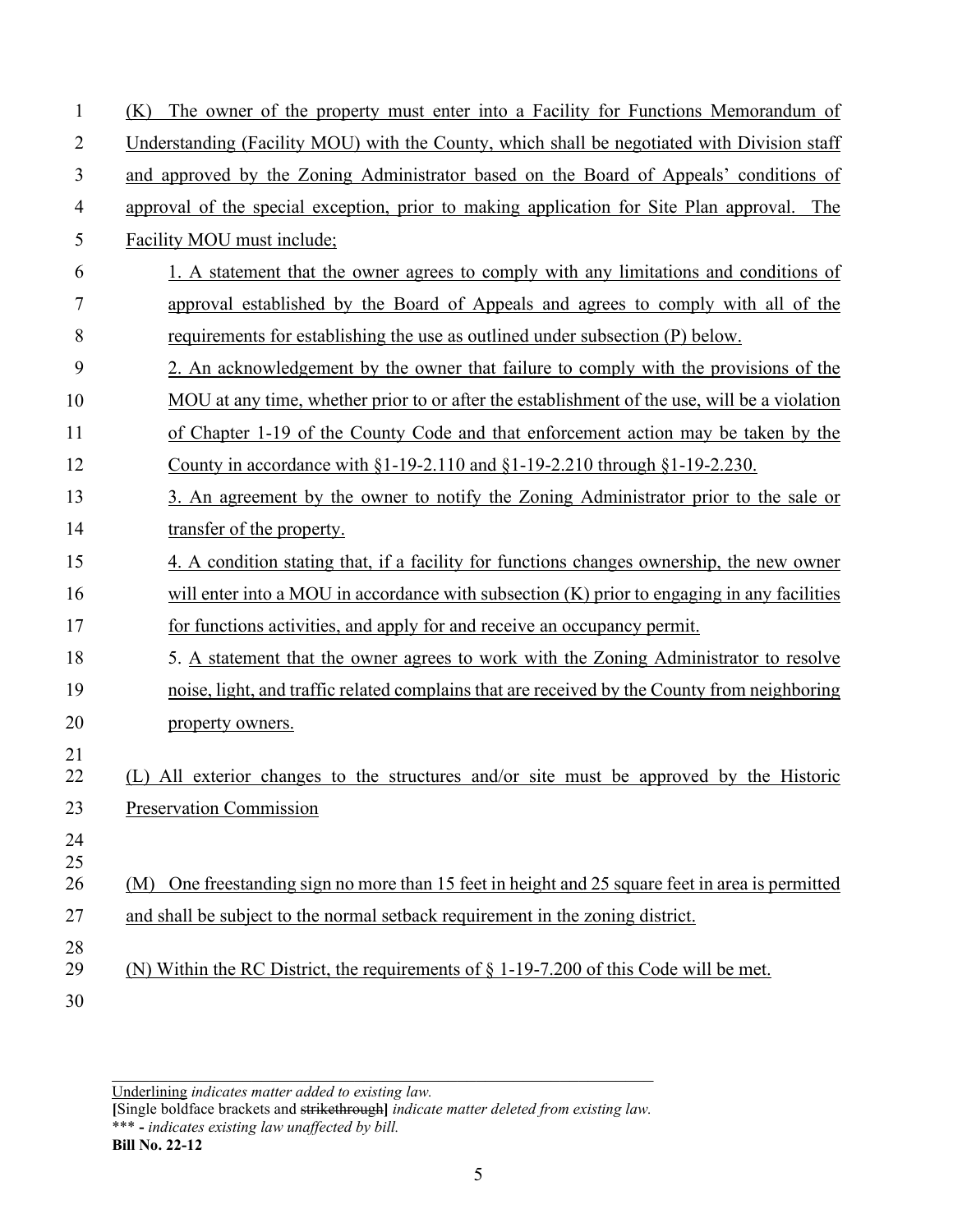| $\mathbf{1}$ | After a special exception and Facility MOU has been approved under this section the<br>(O)                   |
|--------------|--------------------------------------------------------------------------------------------------------------|
| 2            | following requirements must be satisfied prior to establishing the use:                                      |
| 3            | (1) A site development plan application must be filed with the County;                                       |
| 4            | (2) The site plan must be reviewed by the Historic Preservation Commission;                                  |
| 5            | (3) Any proposed alterations to the exterior of structures or the site must receive                          |
| 6            | approval from the Historic Preservation Commission in accordance with Chapter                                |
| 7            | 1-23 of the County Code;                                                                                     |
| 8            | (4) The Planning Commission will review and approve the site plan if it meets the                            |
| 9            | requirements under this chapter; and                                                                         |
| 10           | (5) The use may be established on the property only after site development plan                              |
| 11           | approval from the Historic Preservation Commission and the Planning                                          |
| 12           | Commission, and after all necessary Certificates of Appropriateness and permits                              |
| 13           | have been applied for, approved, and a Certificate of Occupancy issued.                                      |
| 14           |                                                                                                              |
| 15           | *****                                                                                                        |
| 16           |                                                                                                              |
| 17           | §1-19-8.600. HISTORIC STRUCTURES OR SITES.                                                                   |
| 18           | The Board of Appeals may grant a special exception in any zoning district, for the conversion of             |
| 19           | an existing historic structure or site into a restaurant, country inn, antique shop, museum,                 |
| 20           | [information center,] business or professional office, group home use, or a facility for functions           |
| 21           | [such as seminars, festivals, cultural or social events, or other similar activities of historic interest],  |
| 22           | provided that other applicable requirements of this chapter are met. Such conversion shall not               |
| 23           | result in any substantial external alteration of the appearance of the historic structure or site.           |
| 24           | Historic structure or site as used in this section only means a structure or site listed on or eligible      |
| 25           | for the National Register of Historic Places or on the Maryland Inventory [Register] of Historic             |
| 26           | Properties [Places] or the and listed on the Frederick County Register of Historic Places. All               |
| 27           | requests properties requesting a [for] special exception under this section shall be listed on [be           |
| 28           | referred to the Frederick County Historic Preservation Commission for determination of eligibility           |
| 29           | for placement on] the Frederick County Register of Historic Places <sup>[, and</sup> for review and comment] |
| 30           | prior to making application for a special exception. Before the special exception can take effect,           |